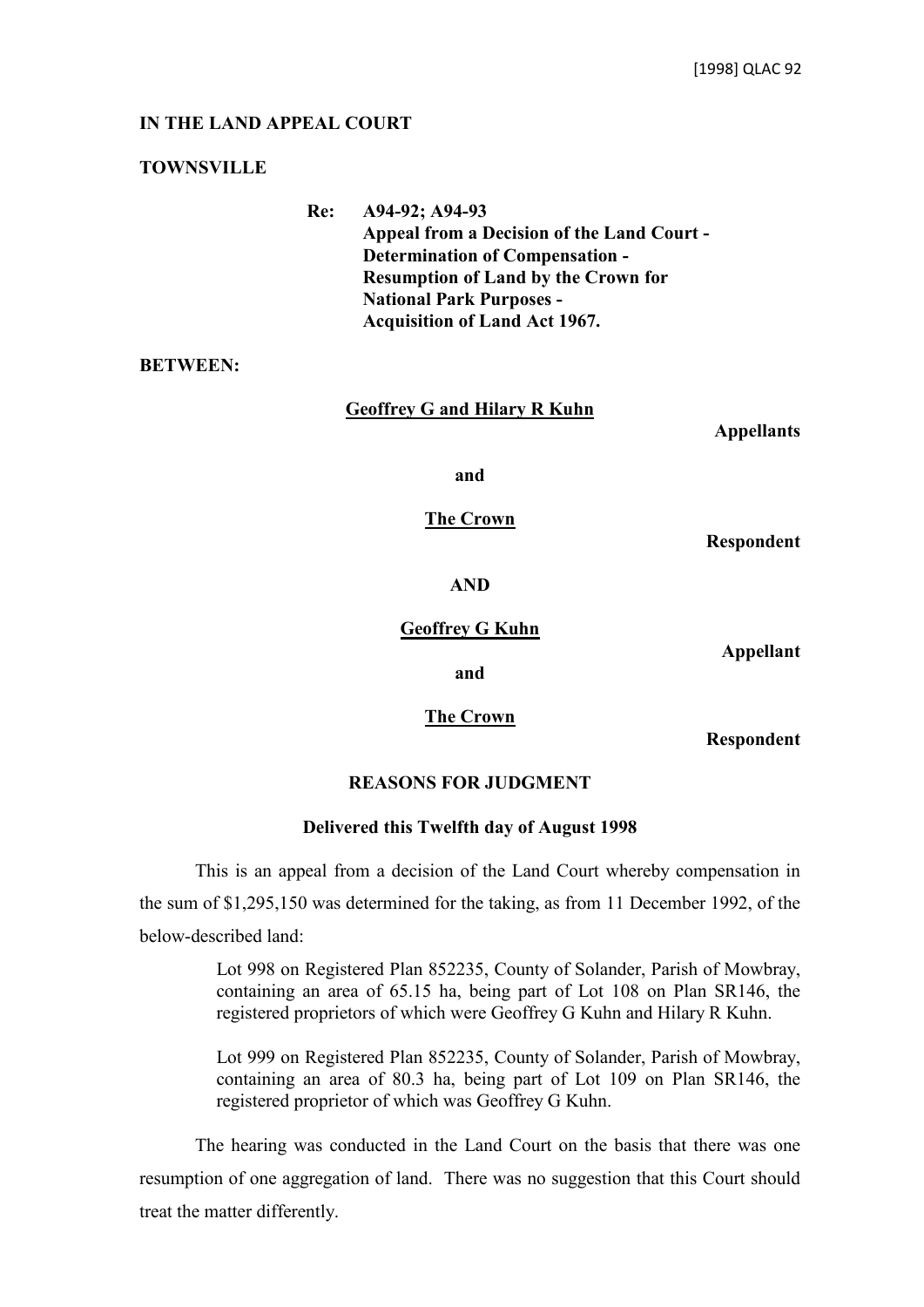The land is situated near Julatten, on the Atherton Tableland, about 30 minutes' drive from Port Douglas and about 75 minutes from Cairns. By the time the matter was heard in the Land Court, the parties had agreed that the highest and best use of the parent property had been for development for eco-tourism purposes.

The nature of the land, its features which gave it eco-tourism potential, including its location in the "Black Mountain Corridor", adjacency to a State Forest Reserve and the Mowbray River with its Big Mowbray Falls ("Mowbray Falls"), original and existing timber cover, bird life and the like, are fully described by the learned Member in his judgment. It is unnecessary to say more about the physical description of the property except that the question of pedestrian access from the parent property through the State Forest to the Mowbray River and the Mowbray Falls became an issue of significance in the Land Court and is now the central, although not the only, issue before us.

The grounds of the appeal are as follows:

"1. The learned member's finding with respect to the value of the entire property before resumption was against the evidence and the weight of the evidence;

 2. The learned member's finding with respect to the value of the two remaining blocks after resumption was against the evidence and the weight of the evidence;

 3. In comparing the subject land with the Mungalli Falls land, the learned member failed to give sufficient weight to the fact that the development of that land had required the expenditure of \$250,000 towards the obtaining of the necessary permits (which fact was misstated by the learned member in his decision at page 41).

 4. In comparing the Coconut Beach sale to the subject, the learned member relied upon the erroneous statement by the valuer for the Respondent that that property had approximately 300 metres of beach frontage.

 5. The learned member's finding (at page 26 of the decision), that 'a properly informed prudent purchaser of the subject land at the date of resumption would not have assumed that a Commercial Activity Permit would have been granted along the existing route, or some other route, between the Falls and the subject land' was against the evidence and the weight of the evidence, being based on the opinion of the witness MacLeod and discounting the opinions of the two valuers and the two tourism consultants.

 6. The learned member erred in acting upon the evidence of the witness MacLeod as 'relevant and persuasive' when that evidence was patently unreliable, in particular, but not exclusively, when his evidence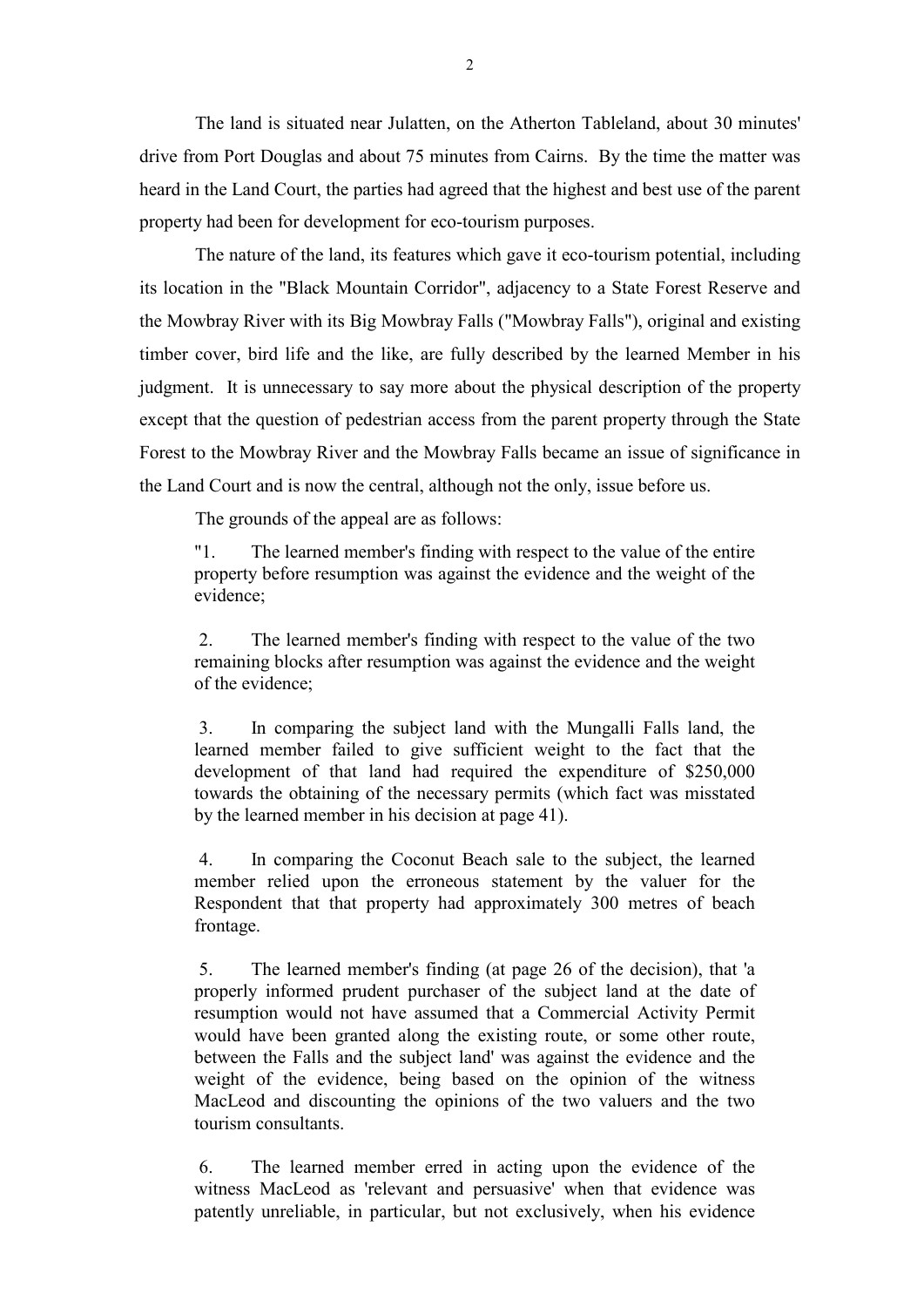was that the Department would act contrary to the principles of administrative law."

At the time the appeal was filed, the appellants gave notice that approval was proposed to be sought to call further evidence. They made formal application accordingly. That application was refused by the Court, but more will be said of that **later** 

The learned Member had found that the "before resumption" value of the land was \$1,578,000 based on a calculation of 197.1788 ha @ \$8,000 per ha. The assessment had been discounted, to an unidentified degree, because of the Member's concerns about how difficult it would have been to obtain a Commercial Activity Permit, and the possibility that a Permit may not have been granted, to allow direct walking access from the parent parcel through the State Forest to the Mowbray River. (Record p.68 (Reasons)).

Of the totality of evidence as to the value of the land, the Member had gained assistance from four sales including the sales of the "Mungalli Falls" site near Millaa Millaa, and the "Coconut Beach" Resort site at Cape Tribulation. He had seen it as "clear that the sale of the Mungalli Falls site provides the most assistance in resolving the issues in this case". (Record p.49 (Reasons)). It had been noted that "By the time of the hearing the purchaser" of the Mungalli Falls site "had spent \$250,000 attaining the approvals necessary for the proposed development". (Record p.49).

Counsel for the appellants, Mr Needham, pointed out that the evidence was in fact that an amount of \$250,000 had been spent "on working towards the obtaining of necessary approval". While the Member had adopted the words of the Crown valuer in his remarks relating to the Mungalli Falls sale to the effect that the purchaser "Has already spent \$250,000 attaining further approvals", we do not think anything turns on the money spent on "working towards" obtaining approvals. The subject land was zoned "Rural A" at the date of resumption and approval for resort development had not been obtained. The discount which the Member had applied to the valuation of the subject property was not because of the risk of obtaining rezoning approval but for the risk of obtaining approval for the desirable access to the Mowbray River and Falls.

The Coconut Beach Resort site had been described by the Crown valuer as having "300 metres of beach frontage". The Member adopted that description. In fact, the site had esplanade, rather than beach, frontage and Mr Needham suggested that the length of frontage was about 150 metres, on his interpretation of the map which had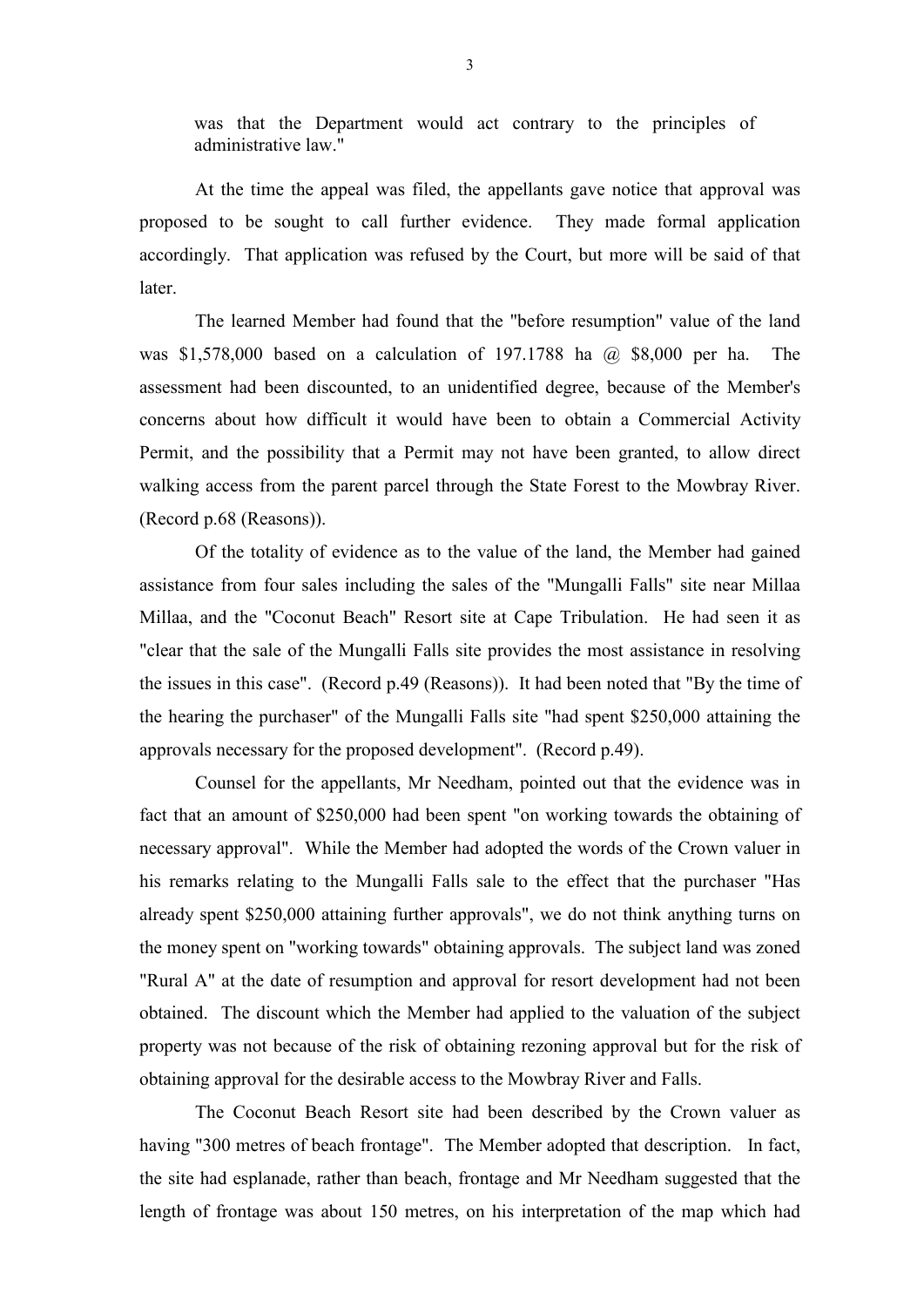been exhibited to show the location of the sale property. We accept that the sale property has esplanade rather than direct beach frontage, but the scale on the map suggests to us that the length of frontage is "about 300 metres". The main body of the Coconut Beach site was severed from the esplanade frontage by a road. The Member had noted that evidence had been given to the effect that the accommodation is on the western side of the land; in the rain forest; people wishing to visit the beach "have to cross the road and other land to reach it". He had found that "the presence of a beach is not essential to rainforest eco-tourism." The Member was satisfied that the sale was relevant to the valuation of the subject land, although to what extent is unclear, because of the need for "appropriate account being taken of the fact that the land is in a superior well-known and well-developed eco-tourism area and the fact that the sale to an adjoining owner probably meant that the purchase price exceeded the market value of the land (although not necessarily to the extent nominated by Mr Allan)". (Record p.60 (Reasons)).

Mr Allan, the Crown valuer, had suggested that although the Coconut Beach site had sold for \$1,600,000 or \$18,000 per ha, the market value, excluding the adjoining owner factor, was about \$1,000,000 or \$11,300 per ha.

We do not find that any mis-description of the frontage location of the Coconut Beach site, by the Crown valuer, would have caused the Member to have erred in his determination of the value of the subject land.

We see the necessity to concentrate, as the Member did, on the sale found to be most relevant - that of the Mungalli Falls land. That land comprised a total area of about 153 ha and had been purchased in two separate transactions in July 1992. One parcel of about 62 ha accommodated an existing tourist venture while the second adjoining parcel of about 91 ha had been previously used as a dairy farm. Mr Allan had analysed the combined sales to show an overall value of \$6,700 per ha, while Mr Wake (the appellants' valuer) on that basis had found the sale to show \$7,322 per ha. There had been no satisfactory resolution of the difference in analyses, except it was suggested by Mr Allan that Mr Wake may not have taken into account in his analysis the added value of certain items included in the sale including livestock. More to the point however was that Mr Wake had analysed the sale of the 62 ha parcel with the existing approval for a caravan park including cabin sites and a kiosk, to show about \$11,000 per ha.

Mr Wake had valued the parent parcel of the subject land, before resumption, at \$2,200,000 which is about \$11,157 per ha. Mr Allan's valuation of the subject land,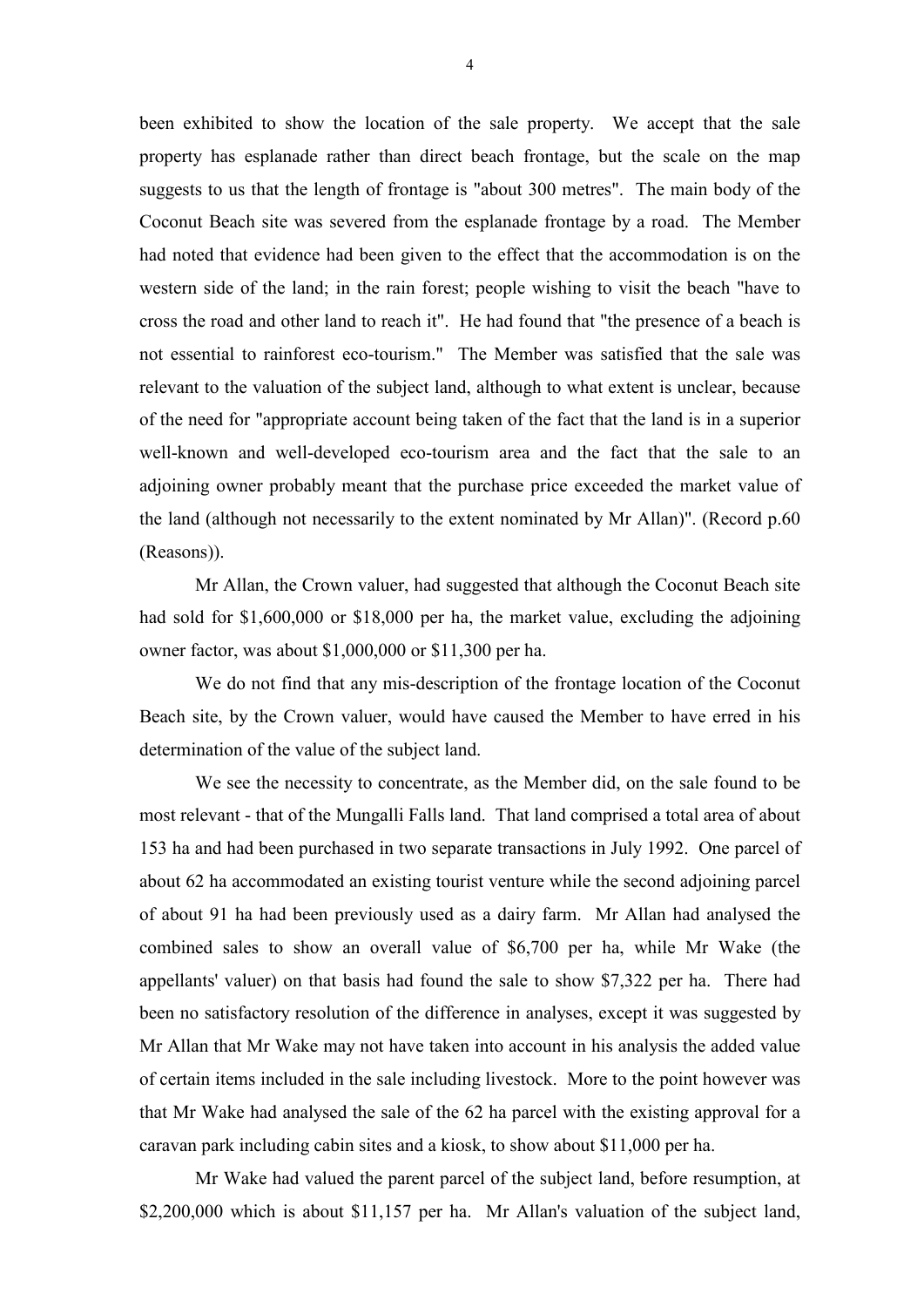exclusive of improvements, was \$1,480,000 being \$7,500 per ha. That level of value was about 10% higher than his analysis of the Mungalli Falls overall purchase. His evidence was that, although the sale lands and the subject land were not directly comparable, the various positive and negative features of each, in comparison, tended to equalise value on a rate per ha basis. Mr Wake had seen the eco-tourism development potential of the Mungalli Falls site as limited to " $2 \mathbb{B}$  star" compared to "4 or 5 star" potential for the subject land.

The learned Member found, correctly in our opinion, that, on the evidence, the Mungalli Falls sales evidence should be considered on the basis of the overall price for the total area acquired. He accepted nevertheless, that the component of the sale land with more rain forest eco-tourism potential, had, to some extent, "higher value than the average rate per ha for the entire site".

In comparison with the subject parent parcel, which retained more natural features, he gave consideration to the question whether, if it was more valuable for ecotourism development, that superiority translated into greater "tourism value". He satisfied himself "that the subject land is significantly superior to the Mungalli Falls site" then went on to consider the other sales evidence.

He clearly did not find that the sales evidence supported Mr Wake's valuation, but at the same time found assistance from only three of the six sales offered as evidence by Mr Allan. Included in his conclusions concerning market value, at pages 59 and 60 of his judgment (pages 67 and 68 of the record), were the following comments:

"The determination must be made bearing in mind the conclusions which I have reached concerning other matters relevant to this case. In summary they are that, at the date of resumption the highest and best use of the subject land (that is, the original Lots 108 and 109) was for eco-tourism purposes - a potential, but unrealised, use of the land. Permitted access to Mowbray Falls via a safe and approved route from the subject land would have been an important and attractive (though not essential) feature of any commercial eco-tourism enterprise developed on the subject land. There was no guarantee that the operator of a commercial eco-tourism venture on the subject land would have secured a Commercial Activity Permit for people to walk across the State Forest land between the subject land and Mowbray Falls. The risk that commercial access to Mowbray Falls across State Forest land might not have been permitted would have been a consideration for the properly informed prudent purchaser of the subject land at the date of resumption.

The relevant points of comparison between the Mungalli Falls site and the subject land demonstrate that the subject land is significantly superior to the Mungalli Falls site in what it could offer by way of eco-tourism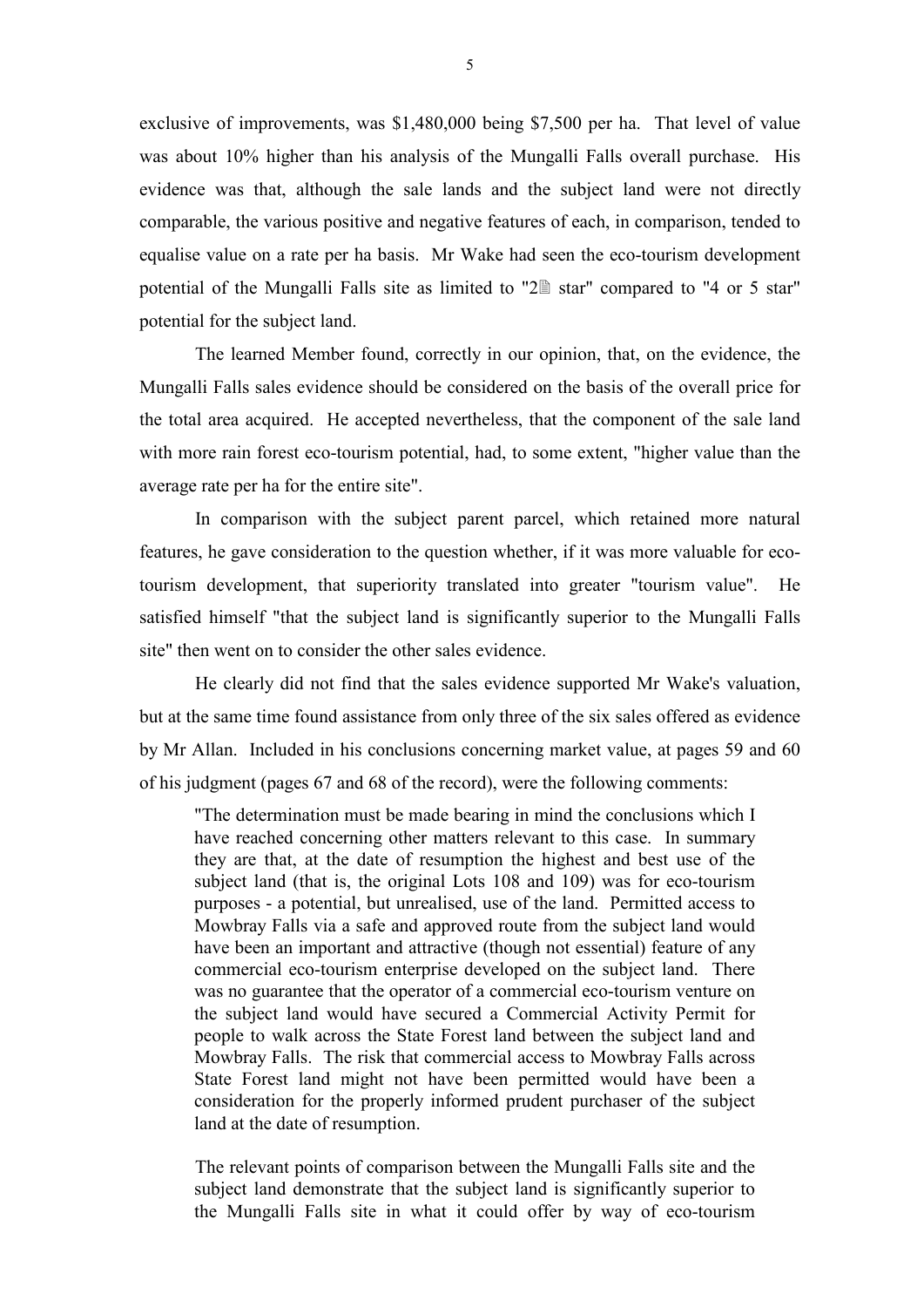development, assuming that a Commercial Activity Permit could be secured along an agreed route between the subject land and Mowbray Falls. I consider that, if such a Permit had been assured, the value of the subject land would have been somewhat more than that assessed by Mr Allen. That conclusion is supported by comparing the subject land with those of the other parcels of land which have some relevance in these proceedings, allowing for such factors as a greater value in the marketplace at the date of resumption for comparable properties north of the Daintree River.

The concerns about how difficult it would have been to obtain a Commercial Activity Permit, and the possibility that a Permit may not have been granted, mean that some discount must be made when assessing the value of the subject land by reference to those other properties which have, or have ready access to, significant natural features.

Taking all relevant factors into account I have concluded that the subject land should be valued at the date of resumption at \$8,000 per ha, giving a total value of \$1,578,000."

It is clear that the Member was concerned as to the uncertainty of pedestrian access being available directly from the subject land through the State Forest to the Mowbray Falls. He found that "some discount" must be made for that uncertainty.

It would seem to follow that the less certain the chances of obtaining any necessary permission, the greater the discount which should be made to reflect that risk and, as a consequence, the price a prudent well-informed purchaser would be prepared to pay for the land.

Before us, Mr Needham submitted that if any discount was to be made it should be "very small", and only because, at the date of resumption, there had been no approval obtained to directly access the Mowbray Falls through the State Forest from the subject property.

In our view, the valuation of the subject land needs to be considered on a "topdown" approach. Some guidance is available in that both valuers had conducted their valuations on the basis that direct, rather than some circuitous access was in fact available. It is clear that the Member preferred to base his valuation findings on Mr Allan's valuation rather than Mr Wake's.

There can be no doubt that the Member's considerations were influenced, as they reasonably should have been, by the evidence of a Mr MacLeod - a local officer of the relevant State department who, at least at the time of the Land Court hearing, would have made recommendations whether or not an application for a Commercial Activity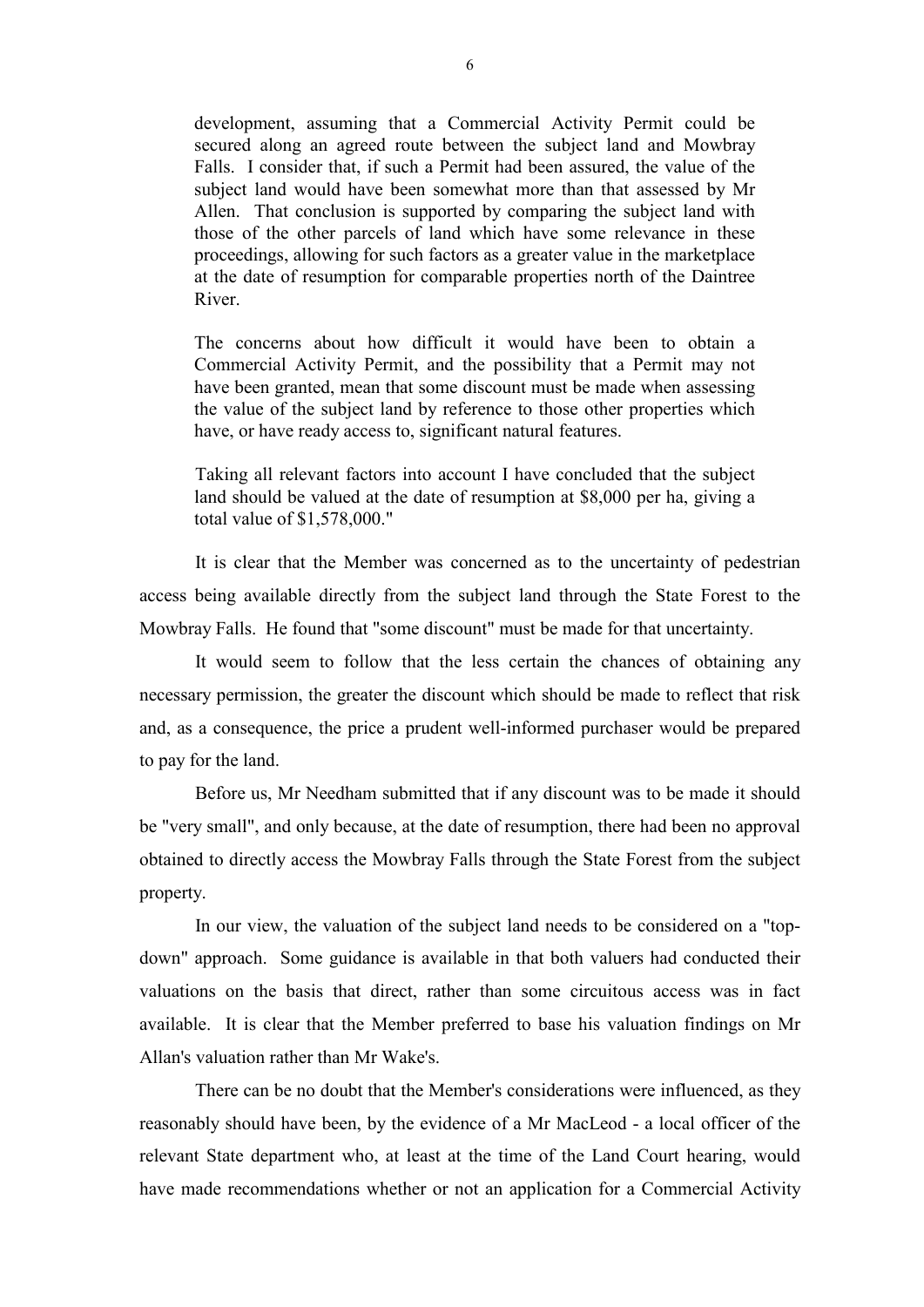Permit, or approval to construct a suitable walking track from the property through the State Forest to the Mowbray Falls, should be given. The actual decision would have been made by another officer in Brisbane after consideration of Mr MacLeod's recommendations. Mr MacLeod had not been the relevant officer who would have made the recommendation at the date of resumption having been appointed to his position which embraced that responsibility, about  $2 \triangleq$  years later. He had never visited the site but claimed familiarity with it through mapping and aerial photography. It was his evidence that "if an application had been made in 1992 for a commercial activity permit to access the Mowbray Creek and Falls from a non-gazetteer (sic) access as in this case from lot 998 it would almost certainly be (sic) refused." (Record p.495 - Exhibit 13). His reasons for forming that opinion were contained in his tendered statement. In his verbal evidence he had said that his opinion as to the almost certain refusal was based on a decision made in 1994 by the relevant officer in head office, refusing approval of an application for the construction of a walking track from a freehold property in south-east Queensland to an adjoining State Forest. The freehold property had been identified as a Deer Park at Conondale. The Member referred to this evidence in his judgment. (Record p.31).

It was argued before him "that if experienced experts in their fields (particularly those called by the Crown) had failed to consider the possibility that direct legal access from the subject land to the Falls would have been difficult or even impossible to obtain, it could not have been a relevant factor to the valuation of the subject land." The Member however was satisfied "that Mr MacLeod's evidence was relevant and persuasive".

Much of the argument before us related to whether the evidence of Mr MacLeod should be regarded as relevant *and* persuasive.

Due to their perception as to the degree which Mr MacLeod's evidence had adversely affected the determination of compensation, the appellants had made the application to adduce further evidence, much of which they were endeavouring to collate, at the time the application was heard by the Court as a preliminary matter. For reasons given in its decision delivered on 25 June 1998, the application was refused, although opportunity was given the appellants for a further application to be made. When the appeal came on for hearing, with the agreement of the respondent, the Court accepted as an exhibit a facsimile transmission tendered by Mr Needham, relating to the status of the request for a Commercial Activity "licence" for the Conondale Deer Park.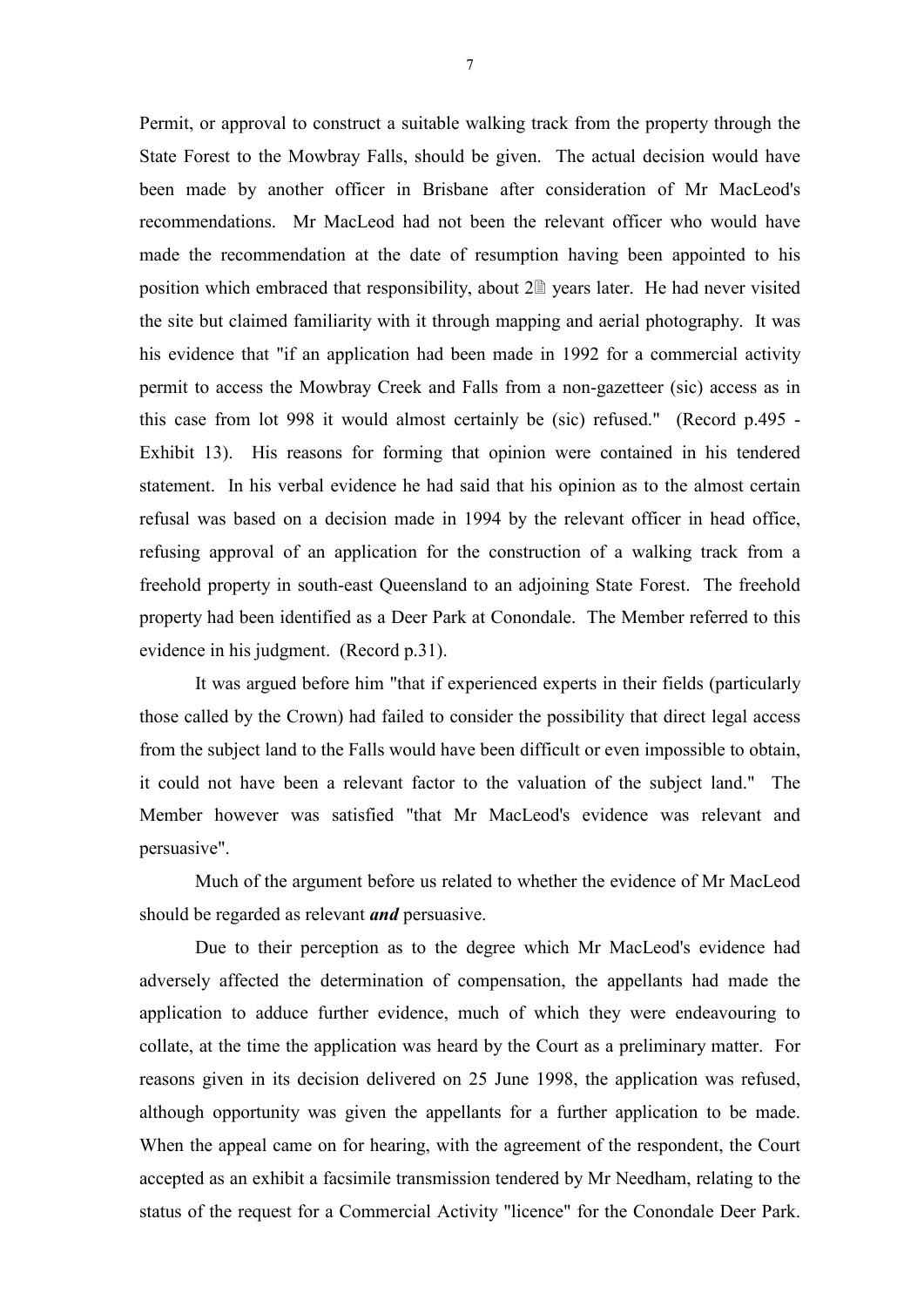The Senior Project Officer, Administrative Review, Department of Natural Resources, had forwarded the information to Mr Needham. The information was to the effect that the operator of the Conondale Deer Park had made inquiries about applying for a Commercial Activity licence. He had been advised by the relevant resource management overseer of the procedure involved in making application for such a licence. However, there was no record of any application having been made let alone one being refused.

Part of Exhibit 42 before the Land Court was a copy of an office memo which referred to the Conondale Deer Park, and which set out, as interim guidelines only, the key principles to be profiled in negotiations and the stages involved in dealing with an application to commercially access a State Forest. There was reference in that memo and in attached "Commercial Activity Guidelines" to "exclusive use" considerations. Mr MacLeod apparently had formed the opinion that planned/constructed access onto a State Forest other than by way of a "gazetted road" might constitute exclusive use of "areas, facilities, services, etc" which as a general principle the department "does NOT encourage". It was submitted by the appellants that there was nothing in the access proposal associated with the subject land which should have attracted a perception of exclusive use, either of the waterfall site or the walking path.

However, it is noted that even in the event that an exclusive use was proposed, the guidelines also make provision for approval for such a purpose, particularly "where facilities have been built by or for the operator to meet the operators needs in a planned fashion. It is also noted that any private interest in facilities on State Forest should be arranged as far as possible to ensure that equal opportunity is available to all park visitors. (Record p.694).

The alleged refusal of the Conondale Deer Park application had been the basis of Mr MacLeod's opinion that an application for a Commercial Activity Permit over the adjacent State Forest to service the subject land "would almost certainly have been refused". No other evidence of any application for Commercial Activity Permits having been refused had been provided by Mr MacLeod. There had been evidence from Mrs Kuhn in the Land Court that the appellants themselves had been granted Commercial Activity Permits to access State Forest reserves from adjoining freehold land. Mr MacLeod had no knowledge of any such permits having been granted. There had however been ample time for Mrs Kuhn's evidence to have been investigated before Mr MacLeod was called to give his evidence.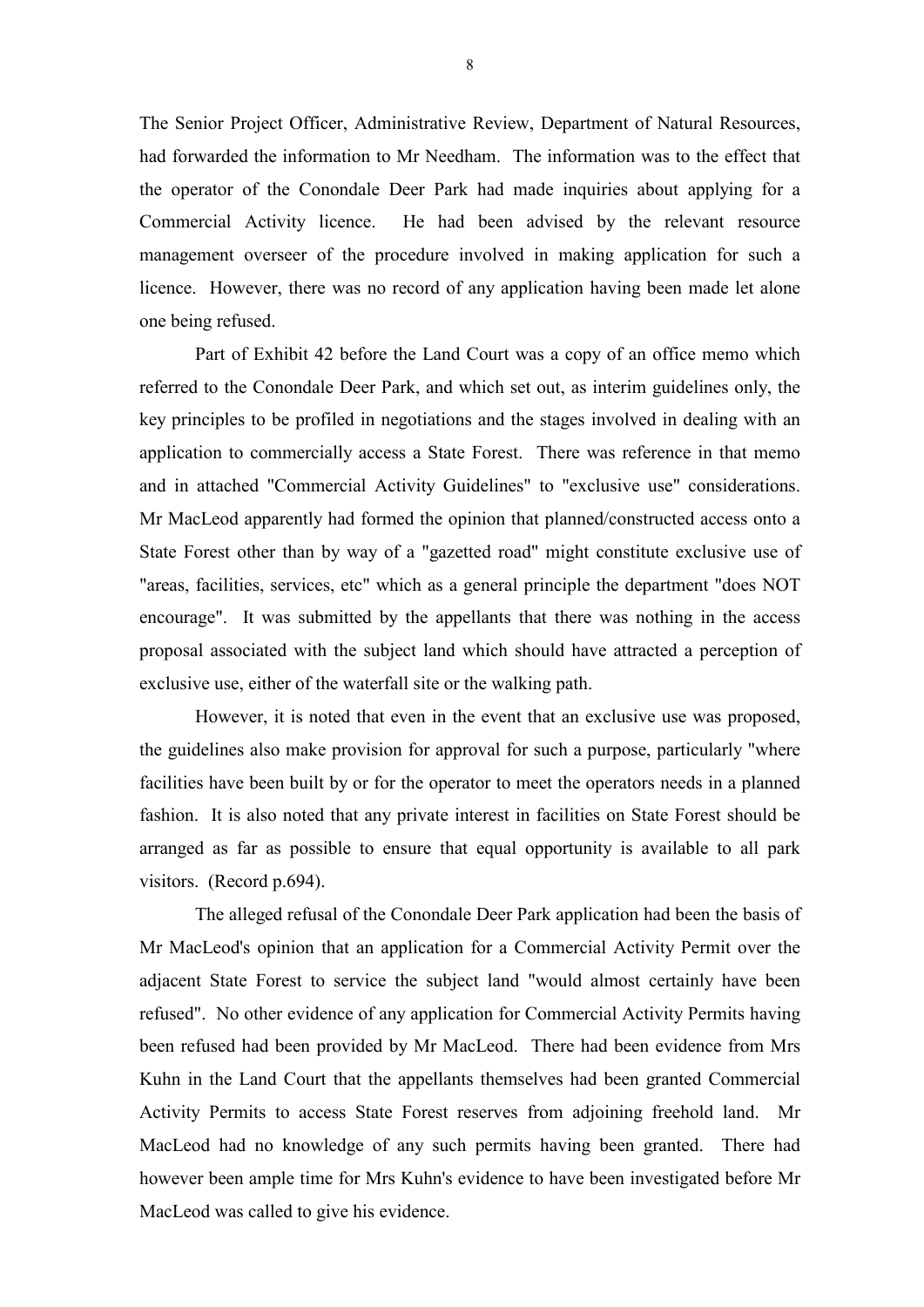Mr MacLeod's evidence related to matters and information peculiarly within the knowledge of a State department. The Member was entitled to be persuaded by a correct interpretation of such matters. Had the basis of Mr MacLeod's opinion been shown to be unsound in the Land Court, as it was before us, doubts must have emerged as to the credibility of his evidence generally. His "robustly negative" opinion, as it was described by Mr Gibson before us, as to the chance of success of an application for a Commercial Activity Permit, would have warranted closer examination. His lack of inspection of the site, his lack of appreciation of the nature of the approval which would have been sought, particularly with regard to "exclusive use" considerations, and his lack of knowledge of detail of other Permits granted for State Forest access in the locality, as examples, may reasonably then have weighed more heavily in the Member's considerations.

We heard a submission from Mr Needham that the type of activity proposed in the use of a walking track, did not, in any event, necessitate the granting of a Commercial Activity Permit, based on his interpretation of Regulation 29 of the Forestry Regulations 1987. Even if Mr Needham's interpretation was correct, it is our understanding that, ideally, the walking track should be constructed to allow physically easy access over naturally steep contours. An operator of a tourist venture would be expected to seek, if not a Commercial Activity Permit, at least approval to construct a suitable access track.

It follows, in our opinion, that precise knowledge of the conditions attaching to any approval to access the State Forest, would have been a feature influencing the market value of the property for eco-tourism development. That knowledge was not in place at the date of resumption, and in comparison with the desirable position relative to access, we agree that the market would discount the value of the property until it was corrected. However, we have gained the impression, and agree with the appellants, that there is a distinct probability that the Member was overly-influenced by Mr MacLeod's negative opinion relative to actual approval. We are inclined to the view that experienced prudent persons, either as vendors or purchasers, would be more influenced by practical considerations relative to the access situation, and in the particular circumstances surrounding the subject property, take a positive attitude to the chances of gaining access approval. Any discounting of value, would more likely relate to the risk of bureaucratic related delays and construction cost contingencies. In a top-down valuation approach, we would see that risk to be expressed in a relatively small discount.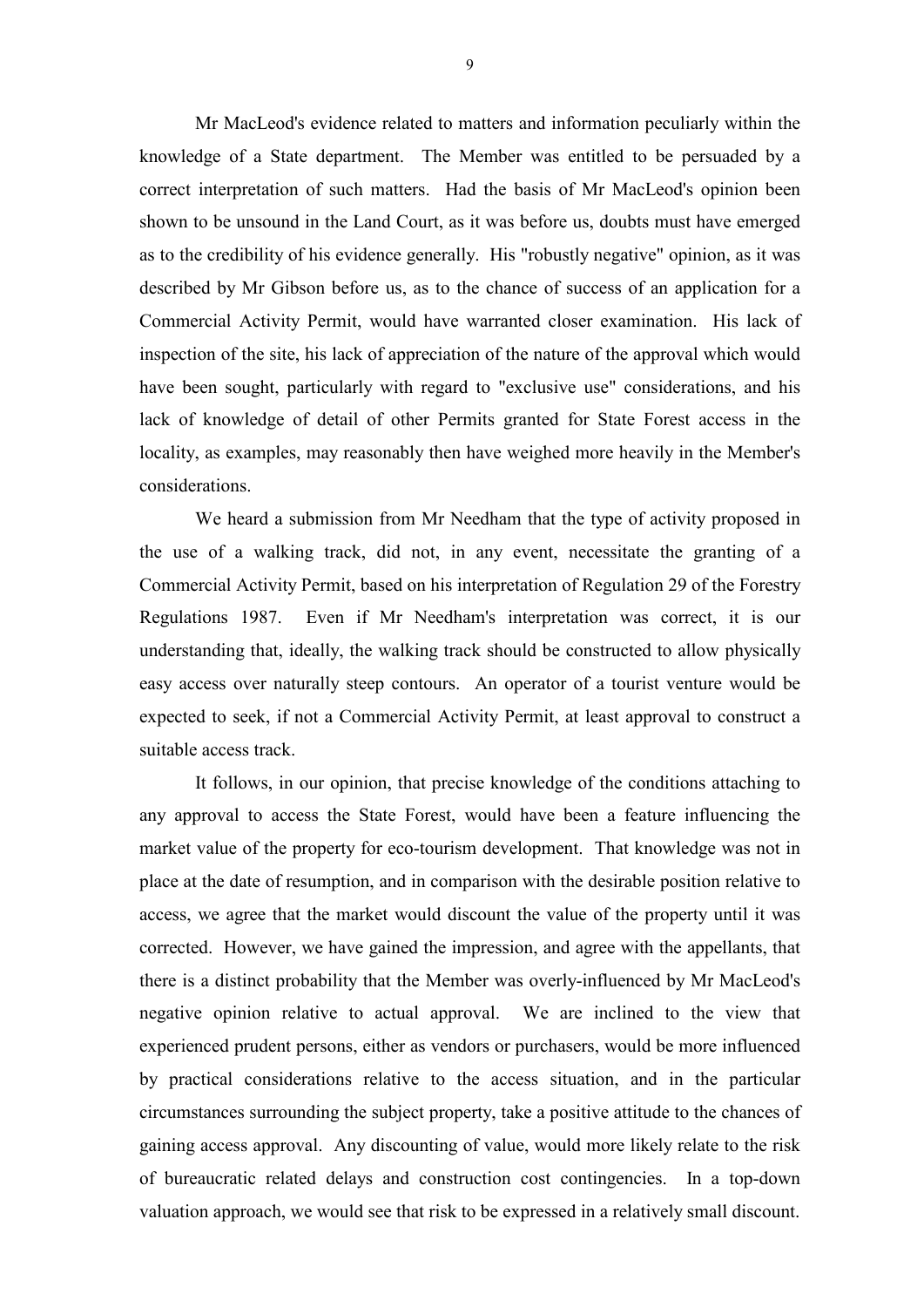#### **The Role of the Land Appeal Court**

It was submitted by the respondent that this Court should not interfere with the determination of the Member unless that determination could be shown to be wrong in principle or wholly erroneous. In *Director-General, Department of Transport v. Hibiscus Holdings Pty Ltd* (judgement delivered 15 August 1997 not as yet reported) the role of the Land Appeal Court was discussed with reference to various relevant judicial authorities. (*Emerald Quarry Industries Pty Ltd v. Commissioner of Highways (S.A.)* [1978-1979] 142 CLR 351; *Federal Commissioner of Taxation v. St. Helen's Farm (A.C.T.) Pty Ltd* (1980-81) 146 CLR 336; *Hawkins & Anor v. Lindsley* [1979] 49 ALJR 5; *Keefe v. R.T. & D.M. Spring Pty Ltd* (1985) 2 QdR 363; *Elford v. FAI General Insurance Company Limited* (1994) 1 QdR 258.

Although the appellants did not seek to challenge the written submissions of the respondent on this subject we do not think that it is necessary in this case to express any concluded view of the nature of an appeal to the Land Appeal Court since the amendments in 1994 to s.44(13) of the Act or the relevant principles applicable thereto.

Whilst we are content to approach the matter generally on the basis contended for by the respondent we think that having admitted additional evidence it is inevitable that in rehearing the matter the findings of the learned Member have to be examined in the light of that additional evidence and our assessment of it.

There is consistency in the application of the rule on questions of valuation that there is no justification for an appellate Court to substitute its own opinion for that of the Court below unless it is satisfied that there had been mis-application of principle or the valuation was wholly erroneous.

It is necessary for this Court to consider the evidence for itself, and we have been provided with further evidence which, in our view, would have influenced the finding of the learned Member below, had it also been available to him.

### **Finding - Value of Land Before Resumption**

In considering the evidence before the Land Court, the determination of the Land Court and the conclusions of the Member concerning market value, it is our opinion that had there been no question as to the availability of and cost of providing walking track access to the Mowbray River, a valuation of \$8,750 per ha would have been reasonable for the parent parcel before resumption, with potential for eco-tourism development.

The Member had not carried out his assessment on that basis. His discounted assessment of value was based on \$8,000 per hectare. He would accept that assessment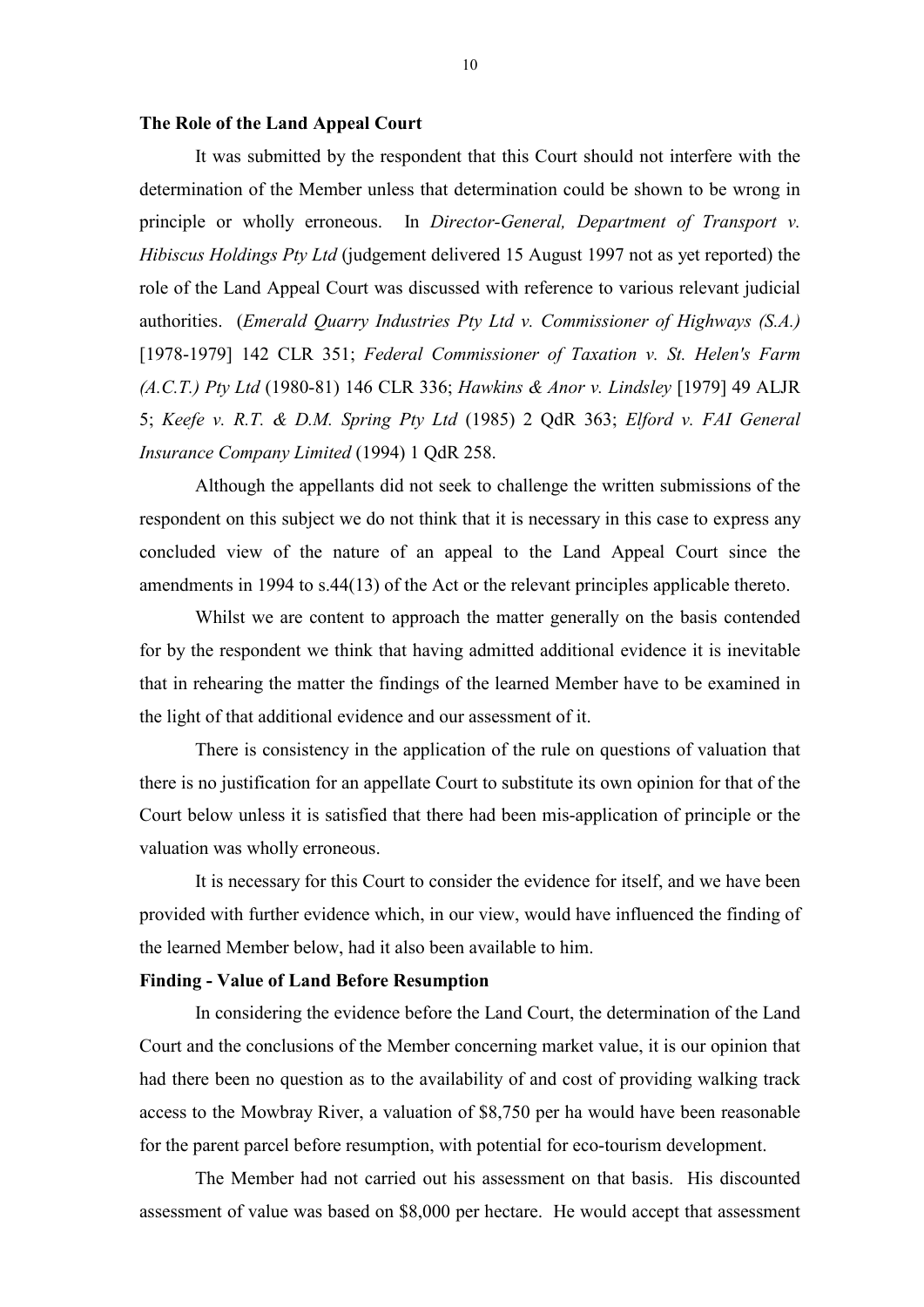as providing a reasonable discount of \$750 per hectare if Mr MacLeod's evidence had been found to be persuasive, even if not fully accepted.

On the evidence now before us, however, we find that discount to be excessive, and would reduce it to \$250 per hectare, leaving a before resumption assessment based on \$8,500 per hectare rounded to a total of \$1,676,000.

There is justification in amending the Member's assessment accordingly.

### **Value of Balance Areas - After Resumption**

The second ground of the appeal alleges that the value of the two remaining blocks, after resumption, as found by the Member, was against the evidence and the weight of evidence.

The remaining land comprised Lot 108 containing 25.89 ha and Lot 109 containing 26.15 ha.

Mr Wake had valued those lots as follows:

| Lot 108 - as a rural residential site | \$150,000 |
|---------------------------------------|-----------|
|                                       |           |

Lot  $109$  - as a rural residential site  $$150,000$ 

Mr Wake had commented that as an environmental resort site he would have valued Lot 108 in the amount of \$200,000. "However, as all negotiations for access have been rejected the current highest and best use at the relevant date is also considered to have been as a rural residential site."

Mr Allan's valuation after the resumption was as follows:

| Lot 108 - with potential for tourism-related usage     |                 |
|--------------------------------------------------------|-----------------|
| $-25.8$ ha @ \$10,000/ha                               | Adopt \$260,000 |
| Lot $109 - 26.25$ ha rural residential site, including |                 |
| improvements                                           | \$185,000       |

Mr Allan's evidence had been that the improvements on Lot 109 added value to the extent of \$62,000. By deduction, the land content would have been \$123,000.

The Member found that Lot 108 should be valued in an amount higher than for rural residential purposes although restrictions on development, absence of extensive rainforest areas, lack of guaranteed access to neighbouring National Park and State Forest land for commercial purposes, the potential cost of obtaining that access, and the apparent desirability (if not need) for additional land, for eco-tourism purposes, were relevant to considerations. He adopted a valuation of \$200,000 for Lot 108 with its ecotourism potential as restricted, and \$150,000 for Lot 109 as a rural residential site.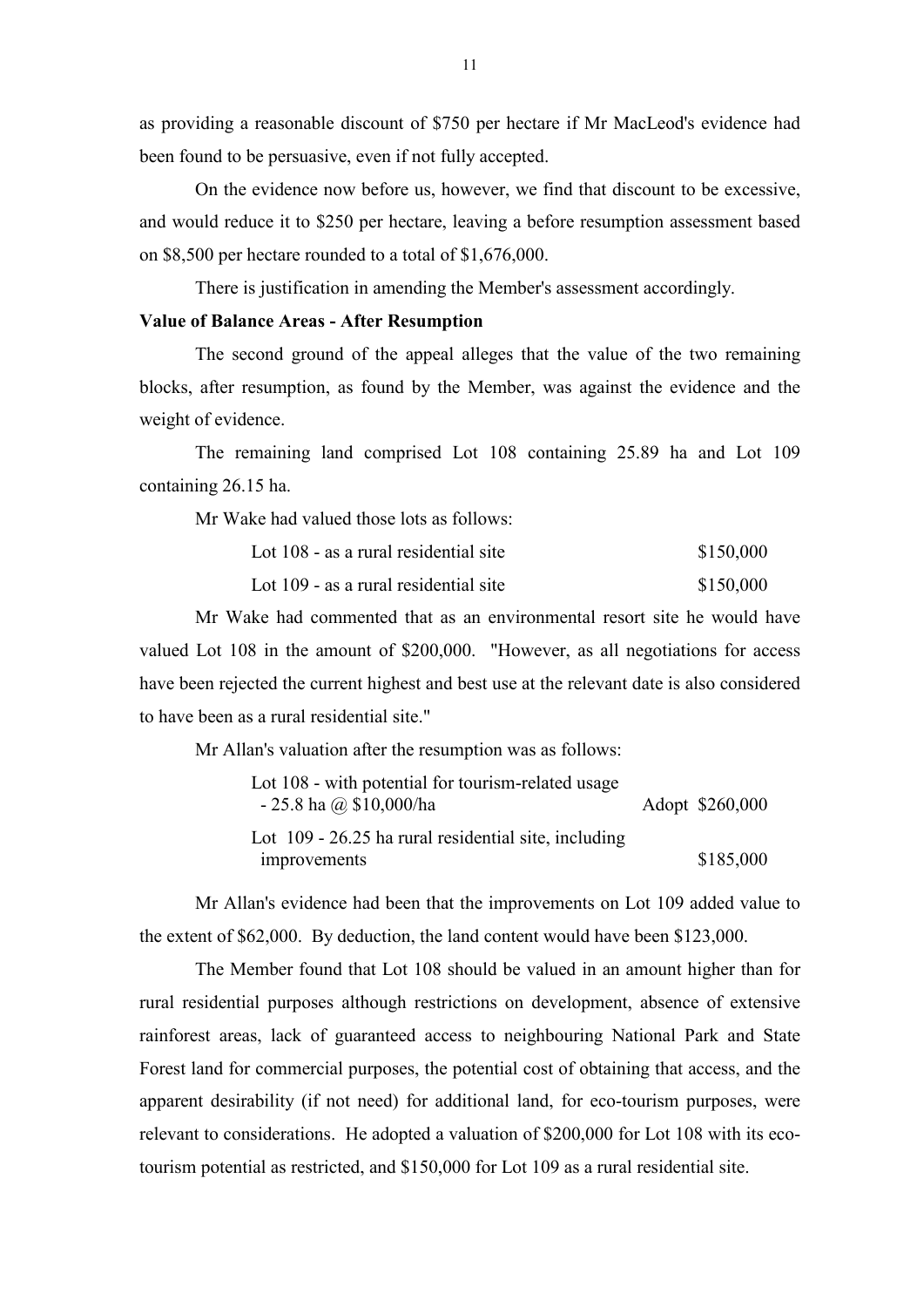Mr Needham submitted that, at least with Lot 109, the land value, excluding improvements, as assessed by Mr Allan should have been adopted, based on the wellestablished principle that where doubt exists it should be resolved in favour of the dispossessed owner.

We can see merit in that argument. The best evidence of rural home site value had come from Mr Allan.

However, we are also of the opinion that if the question of risk of access into the State Forest had weighed too heavily in the Member's determination before resumption, then that would also have applied to his after resumption assessment of Lot 108. The further question then arose as to difficulty of obtaining access into the National Park (being the land resumed). It would seem as logical that a prudent vendor of the resumed land disposing of it by private treaty at the same relevant date would have ensured ecotourist access into the rainforest as part of the sale negotiations

We see on balance, that any increase in the value of Lot 108 would, however, be negated by a decrease in the value of Lot 109, and we will not interfere with the Member's determination of the after resumption valuation in total.

#### **Determination of Compensation**

| Before resumption         | $\overline{\phantom{0}}$ | Lots $108$ and $109$ |                        | \$1,676,000 |
|---------------------------|--------------------------|----------------------|------------------------|-------------|
| After resumption          |                          | Lot $108$<br>Lot 109 | \$200,000<br>\$150,000 | \$350,000   |
| Loss in land value        |                          |                      |                        | \$1,326,000 |
| Disturbance as agreed     |                          |                      |                        | \$67,150    |
| <b>Total Compensation</b> |                          |                      |                        | \$1,393,150 |

### **Orders**

The appeal is allowed. The determination of the Land Court is set aside and compensation determined in the total amount of One Million Three Hundred and Ninety-three Thousand One Hundred and Fifty Dollars (\$1,393,150).

### **Interest**

It is necessary to vary the Order of the Land Court in relation to interest. (Record p.8). It is observed that the various calculations of interest although agreed between the parties in the Land Court, appear not to take full account of advances paid and as set out in Exhibit 7 (Record p.446) in the Land Court. It is observed that interest was ordered to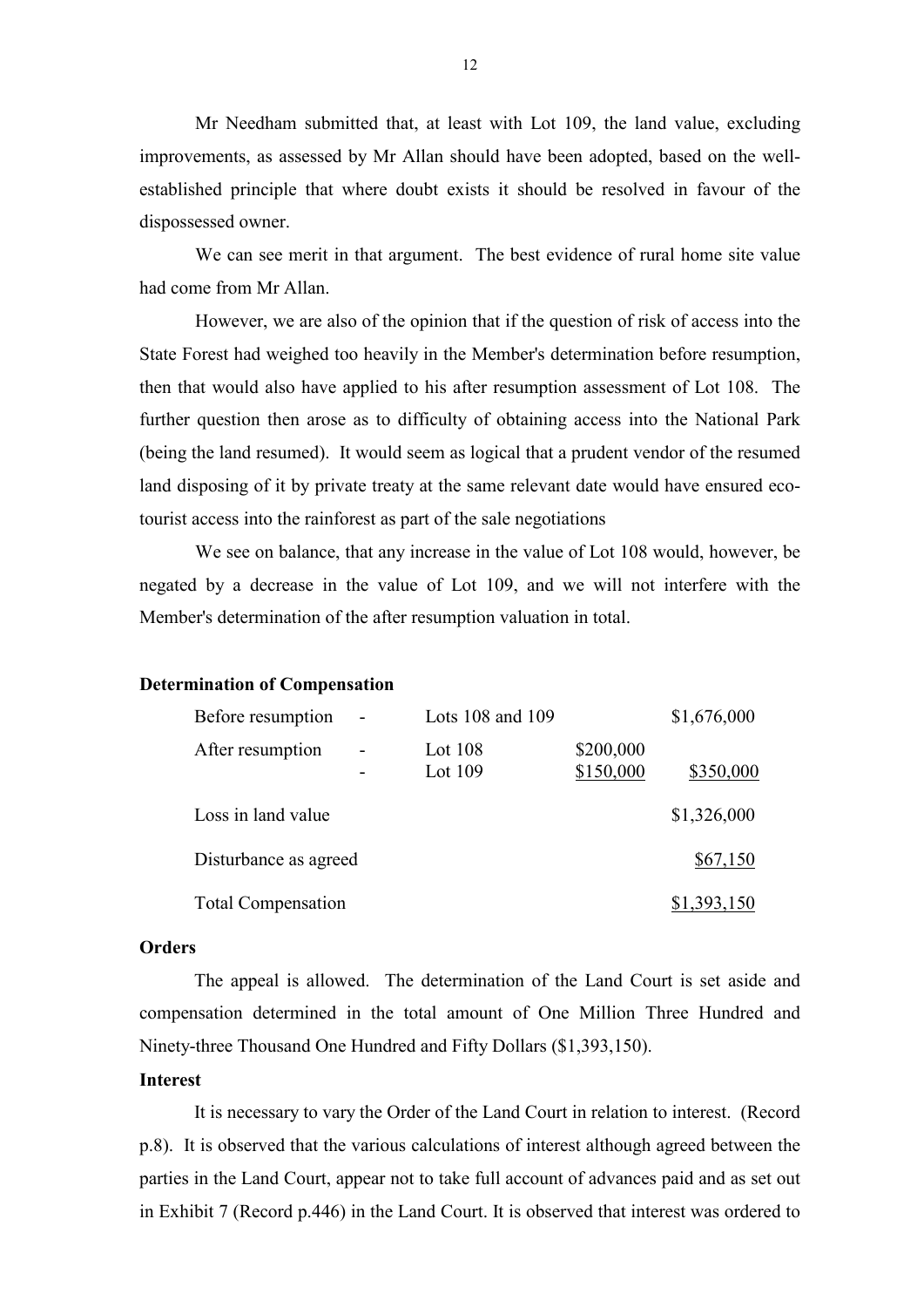be paid on the full amount of the disturbance items. There is no submission that we should interfere with that aspect of the order, also as agreed between the parties in the Land Court.

We order that interest be paid by the respondent to the claimant/appellant at the rate of 8% per annum as follows:

- (a) On the sum of \$1,393,150 for the period commencing on and including 11 December 1992 up to and including 19 April 1993.
- (b) On the sum of \$713,150 for the period commencing on and including 20 April 1993 up to and including 10 June 1993.
- (c) On the sum of \$671,199 for the period commencing on and including 11 June 1993 up to and including 24 June 1993.
- (d) On the sum of \$573,199 for the period commencing on and including 25 June 1993 up to and including 5 October 1993.
- (e) On the sum of \$157,150 from and including 6 October 1995 up to and including the day immediately preceding the date on which payment of the final amount of compensation is made.

### **Costs**

The respondent is ordered to pay the appellants' costs of and incidental to the hearing and determination of the appeal to this Court, including the application to adduce further evidence. The amount of such costs shall be ascertained and fixed by the taxing officer of the Supreme Court at Brisbane according to the scale of costs prescribed by law for the time being in respect of proceedings in the Supreme Court and in accordance with the provisions of s.44(16) of the *Land Act* 1962.

We make no order as to costs of the proceedings in the Land Court.

# **CULLINANE J JUSTICE OF THE SUPREME COURT**

# **RE WENCK MEMBER OF THE LAND COURT**

**NG DIVETT**